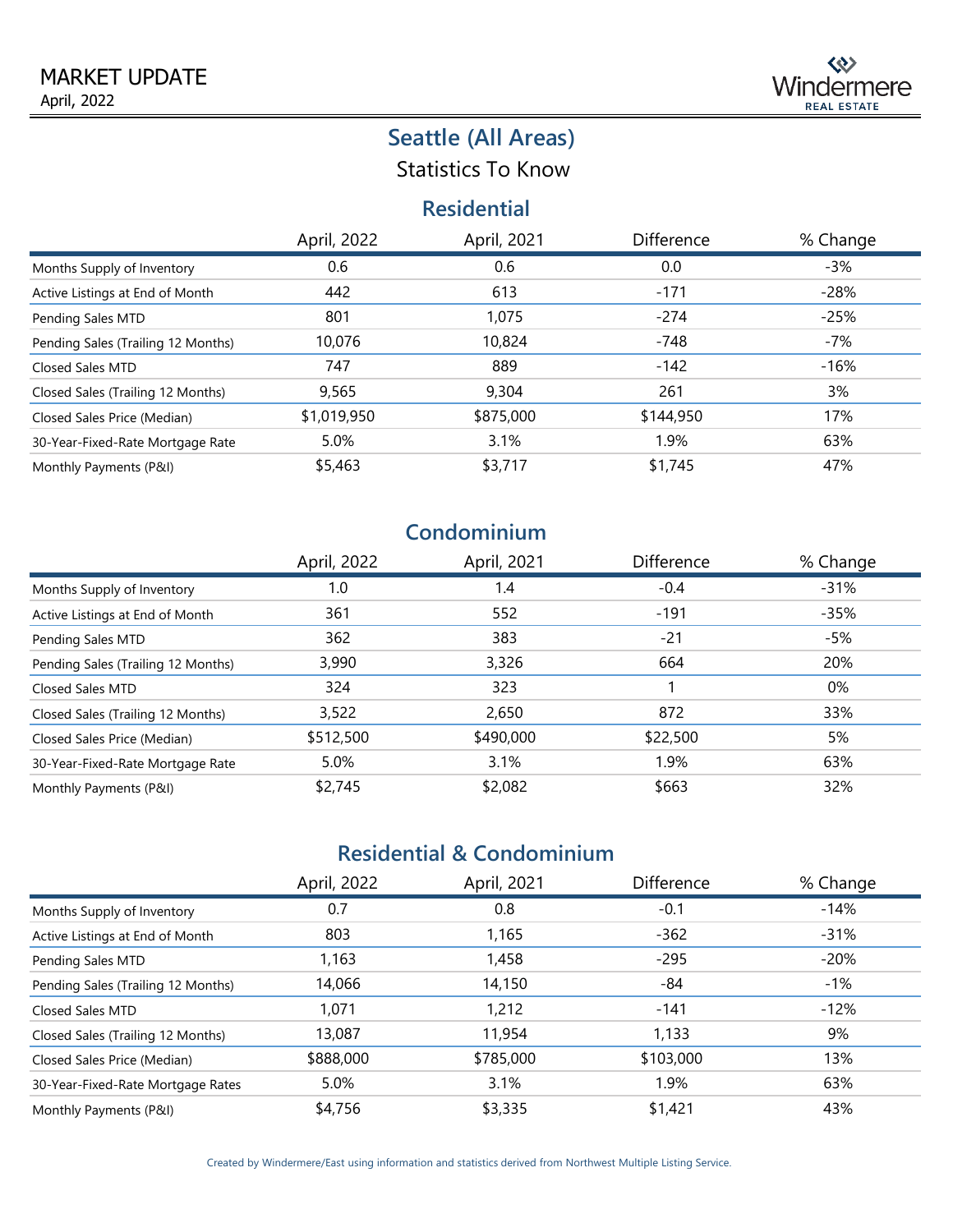

RESIDENTIAL ONLY

|      |                             | JAN     | FEB     | MAR     | APR       | MAY     | JUN     | JUL     | AUG     | SEP     | ОСТ     | <b>NOV</b> | DEC     | MTD%<br>Change | <b>YTD</b><br>Summary | π          | YTD <sub>%</sub><br>Change |
|------|-----------------------------|---------|---------|---------|-----------|---------|---------|---------|---------|---------|---------|------------|---------|----------------|-----------------------|------------|----------------------------|
| 2022 | Active Listings (EOM)       | 178     | 247     | 284     | 442       |         |         |         |         |         |         |            |         | $-28%$         | 288                   | AVG        | -46%                       |
|      | New Listings Taken in Month | 515     | 769     | 954     | 996       |         |         |         |         |         |         |            |         | $-21%$         | 3,234                 |            | YTD -16%                   |
|      | # of Pending Transactions   | 503     | 687     | 873     | 801       |         |         |         |         |         |         |            |         | $-25%$         | 2,864                 |            | YTD -21%                   |
|      | Months Supply of Inventory  | 0.4     | 0.4     | 0.3     | 0.6       |         |         |         |         |         |         |            |         | $-3%$          | 0.4                   |            | AVG -34%                   |
|      | # of Closed Sales           | 396     | 443     | 751     | 747       |         |         |         |         |         |         |            |         | $-16%$         | 2,337                 |            | YTD -19%                   |
|      | Median Closed Price         | 790,000 | 925,000 | 970,000 | 1,019,950 |         |         |         |         |         |         |            |         | 17%            | 934,135               | <b>WA</b>  | 13%                        |
| 2021 | Active Listings (EOM)       | 548     | 474     | 498     | 613       | 556     | 667     | 720     | 604     | 650     | 561     | 315        | 167     | -14%           | 533                   | AVG        | -7%                        |
|      | New Listings Taken in Month | 729     | 747     | 1,134   | 1,257     | 1,228   | 1,297   | 1,096   | 888     | 1,083   | 864     | 524        | 325     | 97%            | 3,867                 | <b>YTD</b> | 38%                        |
|      | # of Pending Transactions   | 713     | 785     | 1,046   | 1,075     | 1,184   | 1,109   | 964     | 908     | 979     | 893     | 732        | 443     | 97%            | 3,619                 | YTD        | 49%                        |
|      | Months Supply of Inventory  | 0.8     | 0.6     | 0.5     | 0.6       | 0.5     | 0.6     | 0.7     | 0.7     | 0.7     | 0.6     | 0.4        | 0.4     | $-56%$         | 0.6                   |            | AVG -37%                   |
|      | # of Closed Sales           | 544     | 623     | 831     | 889       | 981     | 1,080   | 1,084   | 903     | 827     | 893     | 763        | 697     | 75%            | 2,887                 | <b>YTD</b> | 46%                        |
|      | Median Closed Price         | 791,471 | 798,000 | 825,000 | 875,000   | 919,000 | 890,444 | 896,500 | 875,000 | 850,000 | 850,000 | 850,000    | 839,000 | 7%             | 823,683               | <b>WA</b>  | 8%                         |
| 2020 | Active Listings (EOM)       | 467     | 510     | 613     | 709       | 816     | 829     | 935     | 1,082   | 1,141   | 1,102   | 859        | 586     | $-32%$         | 575                   |            | AVG -32%                   |
|      | New Listings Taken in Month | 513     | 708     | 895     | 680       | 941     | 1,068   | 1,188   | 1,281   | 1,217   | 1,112   | 623        | 497     | $-37%$         | 2,796                 |            | YTD -15%                   |
|      | # of Pending Transactions   | 514     | 649     | 723     | 546       | 799     | 968     | 995     | 1,052   | 1,039   | 953     | 744        | 655     | -37%           | 2,432                 |            | YTD -12%                   |
|      | Months Supply of Inventory  | 0.9     | 0.8     | 0.8     | 1.3       | 1.0     | 0.9     | 0.9     | 1.0     | 1.1     | 1.2     | 1.2        | 0.9     | 8%             | 1.0                   |            | AVG -24%                   |
|      | # of Closed Sales           | 417     | 445     | 608     | 508       | 505     | 729     | 855     | 882     | 934     | 948     | 792        | 772     | $-25%$         | 1,978                 | <b>YTD</b> | -1%                        |
|      | Median Closed Price         | 719,950 | 730,500 | 790,000 | 815,000   | 765,000 | 800,000 | 805,000 | 825,000 | 820,000 | 800,000 | 820,000    | 799,950 | 8%             | 765,937               | WA         | 4%                         |
| 2019 | Active Listings (EOM)       | 699     | 763     | 883     | 1,043     | 1,386   | 1,410   | 1,279   | 1,179   | 1,294   | 1,135   | 813        | 499     | 111%           | 847                   |            | AVG 127%                   |
|      | New Listings Taken in Month | 622     | 581     | 998     | 1,083     | 1,353   | 1,100   | 823     | 739     | 966     | 801     | 439        | 275     | 30%            | 3,284                 |            | <b>YTD 18%</b>             |
|      | # of Pending Transactions   | 565     | 495     | 830     | 870       | 903     | 927     | 821     | 737     | 748     | 818     | 645        | 448     | 22%            | 2,760                 | <b>YTD</b> | 16%                        |
|      | Months Supply of Inventory  | 1.2     | 1.5     | 1.1     | 1.2       | 1.5     | 1.5     | 1.6     | 1.6     | 1.7     | 1.4     | 1.3        | 1.1     | 73%            | 1.3                   |            | AVG 100%                   |
|      | # of Closed Sales           | 350     | 476     | 502     | 677       | 790     | 748     | 751     | 731     | 565     | 670     | 647        | 578     | 8%             | 2,005                 | <b>YTD</b> | 5%                         |
|      | Median Closed Price         | 711,500 | 730,000 | 752,500 | 754,000   | 784,925 | 781,000 | 755,000 | 760,000 | 750,000 | 775,000 | 735,000    | 727,000 | -8%            | 737,417               | WA         | -7%                        |
| 2018 | # of Active Listings        | 287     | 296     | 414     | 494       | 628     | 873     | 962     | 994     | 1,349   | 1,277   | 1,100      | 704     | 11%            | 373                   | Α          | $-3%$                      |
|      | New Listings Taken in Month | 498     | 534     | 910     | 834       | 1,078   | 1,127   | 932     | 823     | 1,137   | 858     | 568        | 230     | $-7%$          | 2,776                 | <b>YTD</b> | -3%                        |
|      | # of Pending Transactions   | 411     | 521     | 741     | 713       | 884     | 814     | 734     | 665     | 638     | 684     | 541        | 368     | $-4%$          | 2,386                 | <b>YTD</b> | -8%                        |
|      | Months Supply of Inventory  | 0.7     | 0.6     | 0.6     | 0.7       | 0.7     | 1.1     | 1.3     | 1.5     | 2.1     | 1.9     | 2.0        | 1.9     | 15%            | 0.6                   | Α          | 4%                         |
|      | # of Closed Sales           | 368     | 387     | 532     | 626       | 742     | 740     | 732     | 653     | 498     | 603     | 500        | 470     | $-2%$          | 1,913                 | T          | $-10%$                     |
|      | Median Closed Price 757,000 |         | 777,000 | 819,500 | 819,000   | 830,000 | 812,500 | 805,000 | 760,000 | 775,000 | 750,000 | 760,000    | 739,000 | 13%            | 794,049               |            | WA 16%                     |

Created by Windermere/East using information and statistics derived from Northwest Multiple Listing Service. **AVG = Average, YTD = Year to Date, WA = Weighted Average, T = Total**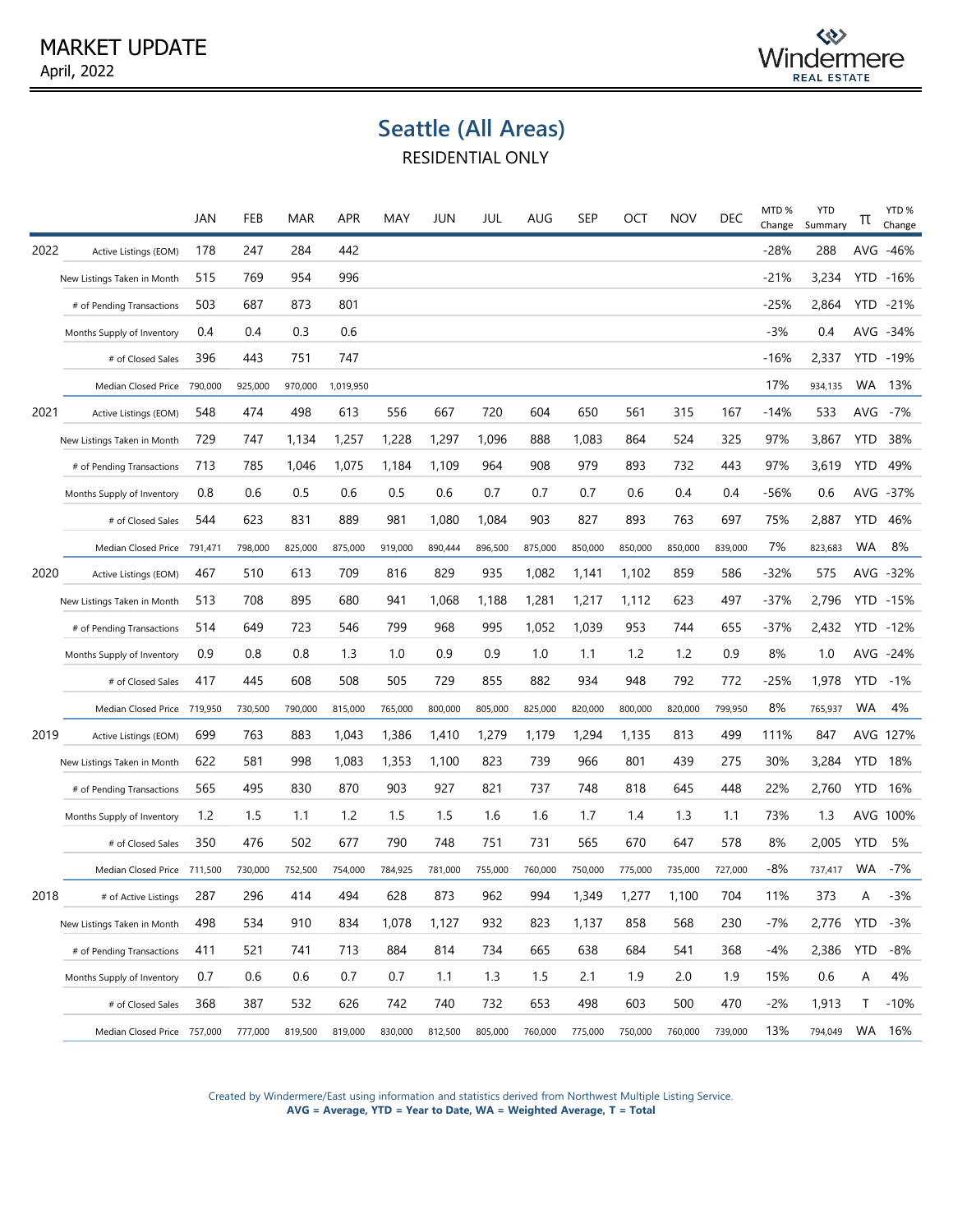#### April, 2022 MARKET UPDATE

# $\Leftrightarrow$ Windermere

# **Seattle (All Areas)**

RESIDENTIAL ONLY

|      |                             | JAN     | FEB     | MAR     | APR     | MAY     | JUN     | JUL     | AUG     | SEP     | OCT     | <b>NOV</b> | DEC     | MTD%<br>Change | <b>YTD</b><br>Summary | Ίt         | YTD <sub>%</sub><br>Change |
|------|-----------------------------|---------|---------|---------|---------|---------|---------|---------|---------|---------|---------|------------|---------|----------------|-----------------------|------------|----------------------------|
| 2017 | Active Listings (EOM)       | 354     | 344     | 400     | 444     | 485     | 562     | 599     | 535     | 658     | 621     | 397        | 212     | -23%           | 386                   |            | AVG -19%                   |
|      | New Listings Taken in Month | 528     | 571     | 849     | 793     | 1,039   | 1,086   | 888     | 827     | 944     | 787     | 514        | 271     | $-11%$         | 2,741                 | <b>YTD</b> | $-4%$                      |
|      | # of Pending Transactions   | 493     | 580     | 782     | 739     | 974     | 963     | 801     | 815     | 780     | 753     | 647        | 383     | $-8%$          | 2,594                 | <b>YTD</b> | 0%                         |
|      | Months Supply of Inventory  | 0.7     | 0.6     | 0.5     | 0.6     | 0.5     | 0.6     | 0.7     | 0.7     | 0.8     | 0.8     | 0.6        | 0.6     | -17%           | 0.6                   | AVG        | $-20%$                     |
|      | # of Closed Sales           | 446     | 394     | 642     | 639     | 763     | 847     | 827     | 825     | 696     | 705     | 655        | 600     | $-2%$          | 2,121                 | <b>YTD</b> | 10%                        |
|      | Median Closed Price         | 635,800 | 679,975 | 700,000 | 724,500 | 729,000 | 750,000 | 748,500 | 730,000 | 725,000 | 735,000 | 741,352    | 725,000 | 14%            | 686,613               | WA         | 8%                         |
| 2016 | Active Listings (EOM)       | 417     | 427     | 479     | 580     | 556     | 573     | 719     | 648     | 848     | 678     | 478        | 318     | 4%             | 476                   | AVG        | $-9%$                      |
|      | New Listings Taken in Month | 544     | 575     | 850     | 896     | 965     | 957     | 964     | 828     | 1,046   | 707     | 452        | 301     | $-7%$          | 2,865                 | <b>YTD</b> | $-2%$                      |
|      | # of Pending Transactions   | 424     | 587     | 792     | 803     | 983     | 911     | 804     | 876     | 831     | 843     | 640        | 432     | -16%           | 2,606                 | YTD        | $-13%$                     |
|      | Months Supply of Inventory  | 1.0     | 0.7     | 0.6     | 0.7     | 0.6     | 0.6     | 0.9     | 0.7     | 1.0     | 0.8     | 0.7        | 0.7     | 24%            | 0.8                   | AVG        | 4%                         |
|      | # of Closed Sales           | 350     | 371     | 545     | 654     | 760     | 852     | 775     | 781     | 701     | 728     | 703        | 639     | $-7%$          | 1,920                 | <b>YTD</b> | $-7%$                      |
|      | Median Closed Price         | 618,450 | 644,950 | 640,000 | 637,250 | 641,250 | 666,500 | 650,000 | 625,000 | 630,000 | 625,000 | 615,000    | 635,000 | 15%            | 635,321               | WA         | 20%                        |
| 2015 | Active Listings (EOM)       | 482     | 532     | 519     | 556     | 572     | 593     | 600     | 625     | 697     | 628     | 421        | 283     | -27%           | 522                   | AVG        | $-23%$                     |
|      | New Listings Taken in Month | 516     | 614     | 818     | 967     | 918     | 894     | 842     | 789     | 869     | 694     | 437        | 276     | 6%             | 2,915                 | <b>YTD</b> | 2%                         |
|      | # of Pending Transactions   | 557     | 605     | 897     | 952     | 928     | 893     | 832     | 765     | 790     | 744     | 601        | 354     | 14%            | 3,011                 | YTD        | 11%                        |
|      | Months Supply of Inventory  | 0.9     | 0.9     | 0.6     | 0.6     | 0.6     | 0.7     | 0.7     | 0.8     | 0.9     | 0.8     | 0.7        | 0.8     | -36%           | 0.7                   | AVG        | -29%                       |
|      | # of Closed Sales           | 380     | 396     | 572     | 707     | 825     | 857     | 808     | 684     | 678     | 700     | 500        | 608     | 18%            | 2,055                 | <b>YTD</b> | 5%                         |
|      | Median Closed Price         | 517,500 | 520,000 | 535,000 | 552,500 | 559,950 | 575,000 | 575,500 | 575,000 | 571,000 | 555,000 | 598,000    | 600,000 | 15%            | 531,618               | WA         | 15%                        |
| 2014 | Active Listings (EOM)       | 644     | 646     | 671     | 759     | 908     | 946     | 1,018   | 920     | 1,043   | 931     | 726        | 505     | $-1%$          | 680                   | AVG        | $-3%$                      |
|      | New Listings Taken in Month | 570     | 602     | 778     | 915     | 1,069   | 987     | 935     | 742     | 969     | 775     | 455        | 280     | 1%             | 2,865                 | <b>YTD</b> | $-1\%$                     |
|      | # of Pending Transactions   | 525     | 610     | 753     | 835     | 887     | 911     | 816     | 796     | 769     | 782     | 603        | 420     | -2%            | 2,723                 | <b>YTD</b> | -2%                        |
|      | Months Supply of Inventory  | 1.2     | 1.1     | 0.9     | 0.9     | 1.0     | 1.0     | 1.2     | 1.2     | 1.4     | 1.2     | 1.2        | 1.2     | 1%             | 1.0                   | AVG        | $-2%$                      |
|      | # of Closed Sales           | 395     | 379     | 576     | 600     | 723     | 766     | 750     | 675     | 643     | 691     | 582        | 589     | -2%            | 1,950                 | <b>YTD</b> | 4%                         |
|      | Median Closed Price         | 459,950 | 460,000 | 450,000 | 479,000 | 490,000 | 499,000 | 543,500 | 499,950 | 517,000 | 515,000 | 498,950    | 500,000 | 6%             | 462,476               | WA         | 6%                         |
| 2013 | Active Listings (EOM)       | 635     | 687     | 713     | 767     | 919     | 1,028   | 1,085   | 1,127   | 1,177   | 1,075   | 834        | 609     | $-30%$         | 701                   | AVG        | $-36%$                     |
|      | New Listings Taken in Month | 522     | 645     | 812     | 903     | 1,042   | 1,024   | 934     | 879     | 914     | 726     | 442        | 281     | 19%            | 2,882                 | <b>YTD</b> | 10%                        |
|      | # of Pending Transactions   | 494     | 633     | 805     | 856     | 912     | 909     | 899     | 825     | 792     | 787     | 596        | 418     | 11%            | 2,788                 | YTD        | 6%                         |
|      | Months Supply of Inventory  | 1.3     | 1.1     | 0.9     | 0.9     | 1.0     | 1.1     | 1.2     | 1.4     | 1.5     | 1.4     | 1.4        | 1.5     | $-37%$         | 1.0                   | AVG        | $-40%$                     |
|      | # of Closed Sales           | 384     | 357     | 514     | 613     | 778     | 734     | 813     | 767     | 642     | 690     | 552        | 512     | 18%            | 1,868                 |            | YTD 16%                    |
|      | Median Closed Price 395,900 |         | 420,000 | 462,375 | 453,500 | 460,000 | 458,000 | 465,000 | 457,000 | 461,000 | 475,500 | 455,000    | 450,000 | 7%             | 434,577               | WA         | 12%                        |
| 2012 | Active Listings (EOM)       | 1,128   | 1,058   | 1,089   | 1,097   | 1,137   | 1,166   | 1,142   | 1,113   | 1,214   | 1,012   | 824        | 600     | $-41%$         | 1,093                 |            | AVG -37%                   |
|      | New Listings Taken in Month | 513     | 573     | 771     | 756     | 828     | 775     | 700     | 678     | 845     | 614     | 435        | 244     | -18%           | 2,613                 |            | YTD -16%                   |
|      | # of Pending Transactions   | 468     | 639     | 760     | 772     | 786     | 724     | 672     | 680     | 681     | 744     | 537        | 398     | 18%            | 2,639                 |            | YTD 11%                    |
|      | Months Supply of Inventory  | 2.4     | 1.7     | 1.4     | 1.4     | 1.4     | 1.6     | 1.7     | 1.6     | 1.8     | 1.4     | 1.5        | 1.5     | -50%           | 1.7                   |            | AVG -42%                   |
|      | # of Closed Sales           | 310     | 316     | 460     | 519     | 608     | 648     | 603     | 580     | 508     | 560     | 561        | 451     | 8%             | 1,605                 | YTD        | 4%                         |
|      | Median Closed Price 350,500 |         | 365,000 | 397,000 | 425,000 | 425,500 | 425,000 | 425,000 | 411,750 | 425,000 | 419,950 | 425,000    | 420,540 | 10%            | 386,543 WA            |            | 2%                         |

Created by Windermere/East using information and statistics derived from Northwest Multiple Listing Service.

**AVG = Average, YTD = Year to Date, WA = Weighted Average, T = Total**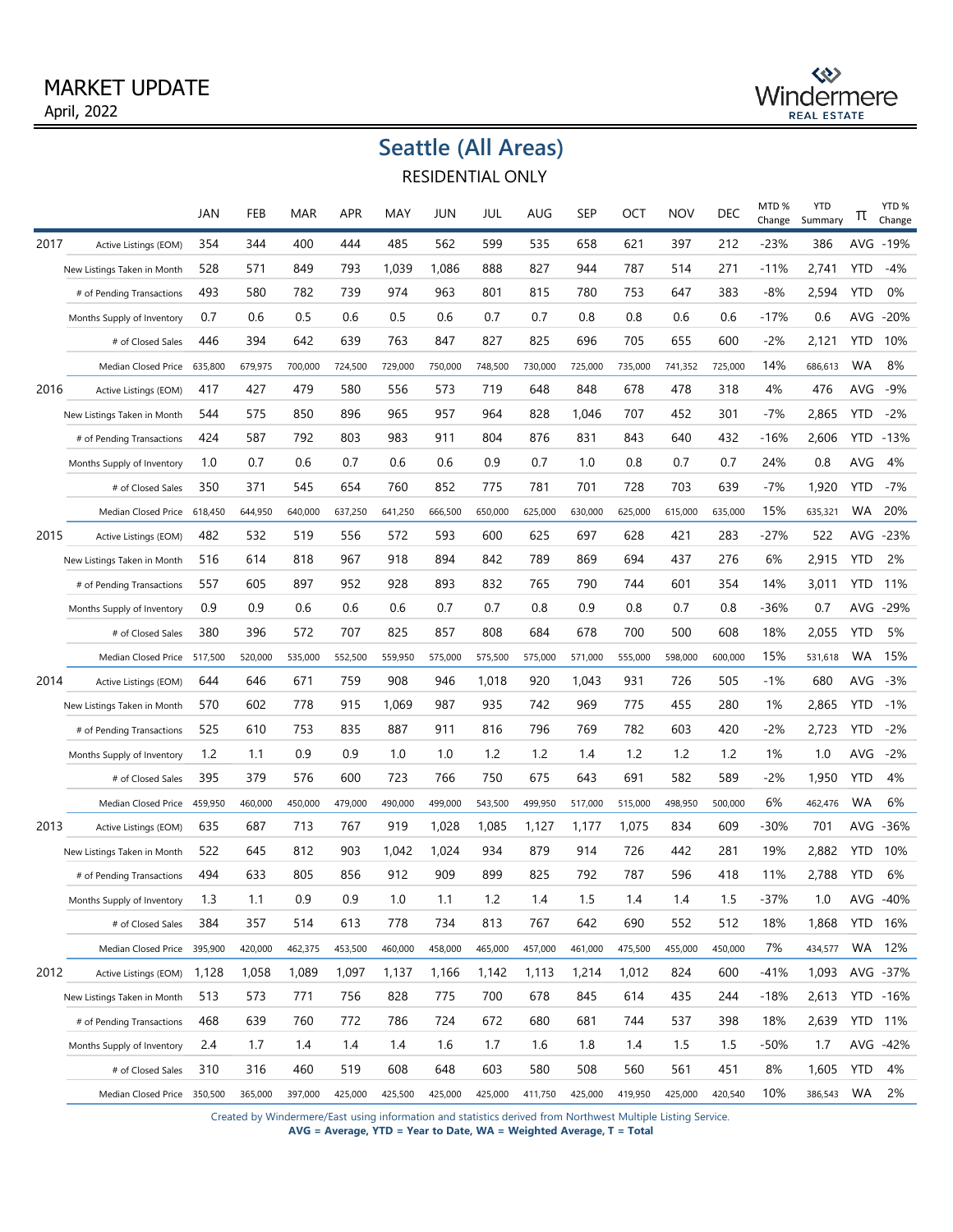RESIDENTIAL ONLY

|                             |            | MONTHLY AVERAGES BASED ON HISTORICAL DATA |            |         |         |            |         |         |            |         |            | 2012 - 2021 |                  |              |  |  |
|-----------------------------|------------|-------------------------------------------|------------|---------|---------|------------|---------|---------|------------|---------|------------|-------------|------------------|--------------|--|--|
|                             | <b>JAN</b> | FEB                                       | <b>MAR</b> | APR     | MAY     | <b>JUN</b> | JUL     | AUG     | <b>SEP</b> | OCT     | <b>NOV</b> | DEC         | Annual<br>Totals | π            |  |  |
| Active Listings (EOM)       | 566        | 574                                       | 628        | 706     | 796     | 865        | 906     | 883     | 1,007      | 902     | 677        | 448         | 746              | AVG          |  |  |
| % of 12 Month Avg.          | 76%        | 77%                                       | 84%        | 95%     | 107%    | 116%       | 121%    | 118%    | 135%       | 121%    | 91%        | 60%         |                  |              |  |  |
| New Listings Taken in Month | 556        | 615                                       | 882        | 908     | 1.046   | 1,032      | 930     | 847     | 999        | 794     | 489        | 298         | 9,395            | $\mathsf{T}$ |  |  |
| % of 12 Month Avg.          | 71%        | 79%                                       | 113%       | 116%    | 134%    | 132%       | 119%    | 108%    | 128%       | 101%    | 62%        | 38%         |                  |              |  |  |
| # of Pending Transactions   | 516        | 610                                       | 813        | 816     | 924     | 913        | 834     | 812     | 805        | 800     | 629        | 432         | 8,904            | Τ            |  |  |
| % of 12 Month Avg.          | 70%        | 82%                                       | 110%       | 110%    | 125%    | 123%       | 112%    | 109%    | 108%       | 108%    | 85%        | 58%         |                  |              |  |  |
| Months Supply of Inventory  | 1.1        | 0.9                                       | 0.8        | 0.9     | 0.9     | 0.9        | 1.1     | 1.1     | 1.3        | 1.1     | 1.1        | 1.0         | 1.0              | AVG          |  |  |
| % of 12 Month Avg.          | 108%       | 93%                                       | 76%        | 85%     | 85%     | 94%        | 107%    | 107%    | 124%       | 111%    | 106%       | 103%        |                  |              |  |  |
| # of Closed Units           | 394        | 414                                       | 578        | 643     | 748     | 800        | 800     | 748     | 669        | 719     | 626        | 592         | 7,731            | T            |  |  |
| % of 12 Month Avg.          | 61%        | 64%                                       | 90%        | 100%    | 116%    | 124%       | 124%    | 116%    | 104%       | 112%    | 97%        | 92%         |                  |              |  |  |
| Median Closed Price         | 595,802    | 612,543                                   | 637,138    | 653,475 | 660,463 | 665,744    | 666,900 | 651,870 | 652,400    | 650,045 | 649,830    | 643,549     | 644,980 AVG      |              |  |  |
| % of 12 Month Avg.          | 92%        | 95%                                       | 99%        | 101%    | 102%    | 103%       | 103%    | 101%    | 101%       | 101%    | 101%       | 100%        |                  |              |  |  |